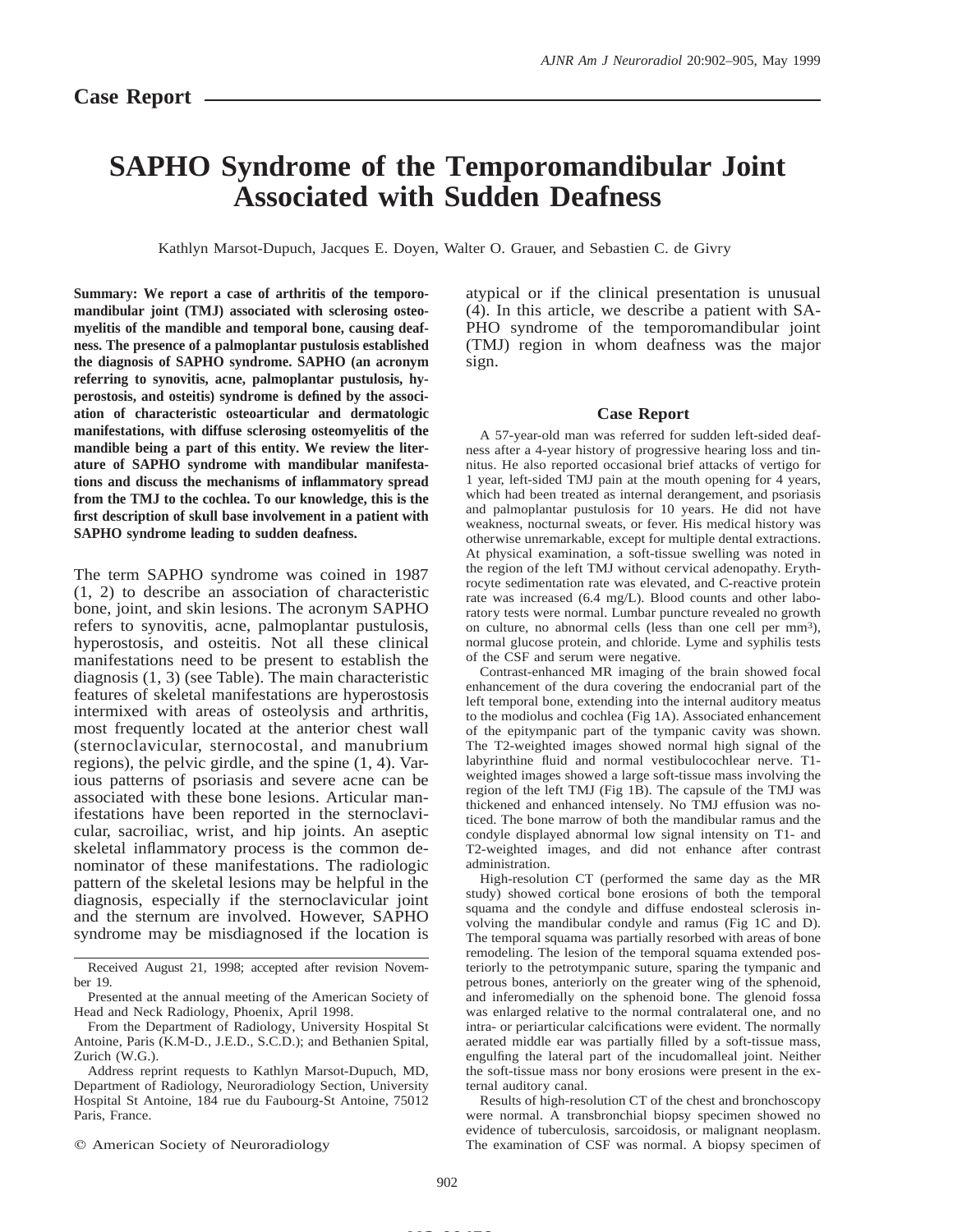#### **Current criteria for SAPHO syndrome\***

| Chronic recurrent multifocal osteomyelitis                      |
|-----------------------------------------------------------------|
| Usually sterile <sup>†</sup>                                    |
| Spine may be involved                                           |
| With or without skin lesions                                    |
| Acute, subacute, or chronic arthritis with any of following:    |
| Palmoplantar pustulosis                                         |
| Pustular psoriasis                                              |
| Severe acne                                                     |
| Any severe osteitist with any of following:                     |
| Palmoplantar pustulosis                                         |
| Pustular psoriasis                                              |
| Severe acne                                                     |
| A August of the those concerning to cofficient for the disease. |

\* Any of the three presentations is sufficient for the diagnosis (from Kahn [13]).

† Or with the presence of *Propionibacterium* acnes.

‡ Involvement of a single site, including spondylodiscitis, is sufficient.

the left TMJ capsule showed a dense fibroadipose vascularized tissue without granulomas. Immunohistochemistry tests and acid-fast bacilli and fungi cultures were negative.

One year later, the cutaneous lesions improved under PUVA therapy. The attacks of vertigo disappeared, while the left-sided deafness and tinnitus persisted. A follow-up MR study showed complete regression of the meningeal and labyrinthine enhancement and a decrease of the infratemporal soft-tissue mass. The signal of medullary bone of the mandible remained unchanged.

The diagnosis of SAPHO syndrome of the TMJ region involving the skull base was based on the following criteria: psoriasis with palmoplantar pustulosis, sclerotic mandibular bone, and articular lesions.

#### **Discussion**

SAPHO syndrome is a rare disease of unknown origin (4). Many different terms have been applied to this syndrome, which consists of associated bone and skin abnormalities (Fig 2), including subacute chronic bilateral osteomyelitis, acute pseudoseptic arthritis and palmoplantar pustulosis, arthroosteitis with pustulosis palmoplantaris, acquired hyperostosis syndrome, and diffuse sclerosing osteomyelitis (3). SAPHO syndrome is distinct from psoriatic arthritis, but both diseases share common features: 2% of patients with psoriatic arthritis have features of SAPHO syndrome (5), and some sternoclavicular and manubrial inflammation occurs in association with psoriasis vulgaris (1). On the other hand, psoriatic arthritis most frequently involves the joints of the hands and feet and on rare occasions it may affect the TMJ, usually unilaterally (6). Typical radiologic findings of TMJ involvement are marginal erosions, flattening, and cortical sclerosis of the condyle (7–9).

The fundamental component of SAPHO syndrome is an inflammatory, pseudoinfectious, sterile osteitis (1). Its clinical course is rather indolent, chronic, and self-limited. The most characteristic hallmarks of the bone lesions observed in SAPHO



FIG 1. 57-year-old man with SAPHO syndrome.

A, Axial contrast-enhanced T1-weighted MR image (500/15) reveals focal enhancement of the dura (large arrow) of the temporal bone, spreading into the internal auditory meatus with enhancement of the cochlea (small arrow). An enhancing softtissue mass of the middle ear, outlining the bony ossicles, is also present.

B, Axial contrast-enhanced T1-weighted MR image of the infratemporal fossa (540/ 15) (1 cm below A) shows a large softtissue mass around the TMJ (arrowhead), involving the lateral pterygoid muscle (arrow). Note the low intensity signal of the bone marrow of the condyle.

C, Axial CT scan of the left temporal bone shows abnormal endosteal sclerosis of the temporal squama (arrow) with subcortical erosions (arrowhead). A soft-tissue mass (arrowhead) engulfs the incudomalleal joint.

D, Axial CT scan (2 cm below C) shows osteosclerosis of the mandibular ramus (arrow).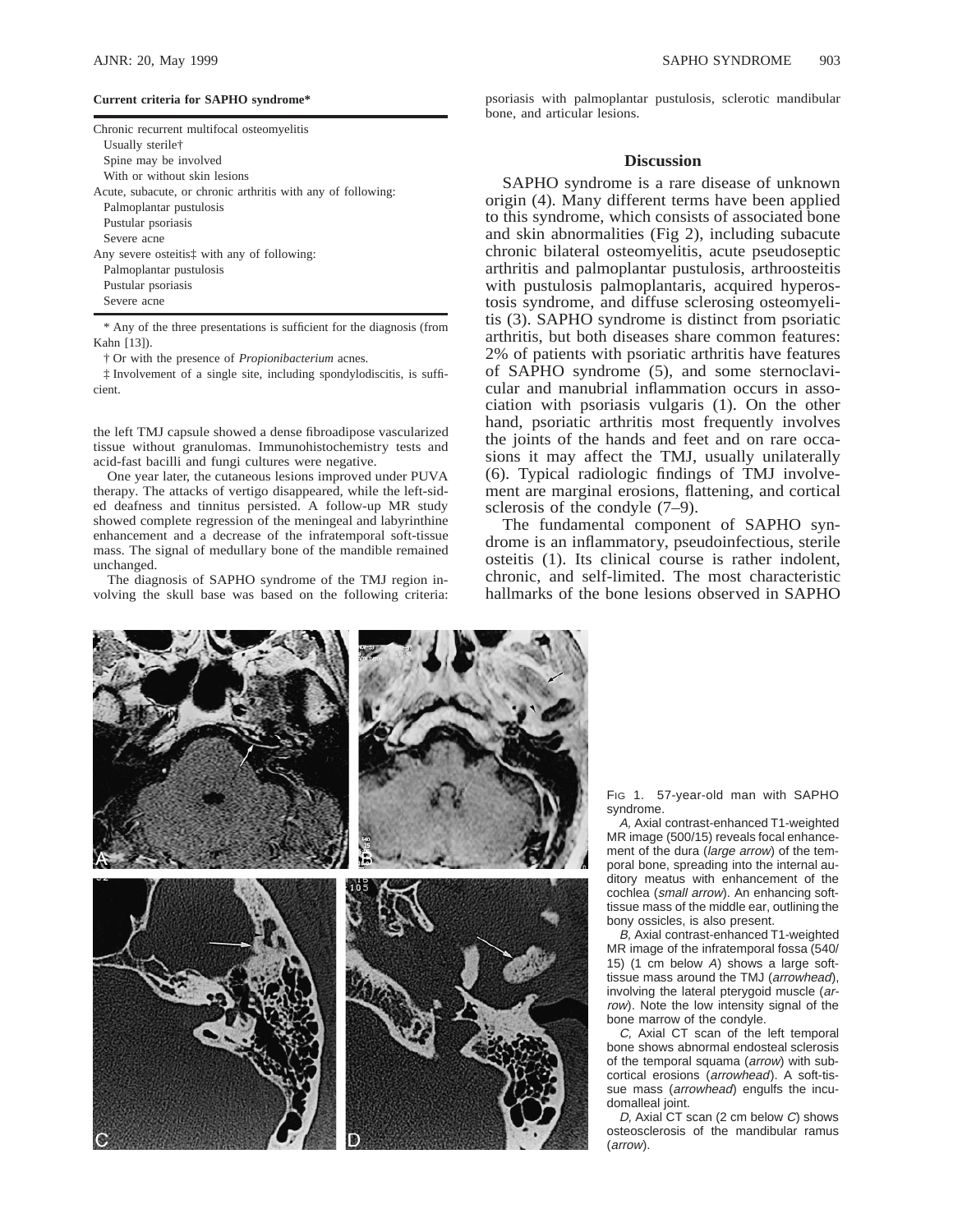

FIG 2. Palmoplantar pustulosis. Characteristic aseptic pustular and hyperkeratotic lesions involve palmar surface of the hand. Similar lesions were present on the soles of the feet of this patient (reproduced by permission of Dr. F. Hayem, Paris).

syndrome consist of areas of osteosclerosis with hyperostosis and periosteal reaction intermixed with areas of osteolysis, associated with arthritis of the adjacent joint, occurring most frequently in the sternoclavicular and anterior chest wall regions (70% to 90% of patients) (1, 2, 10). Spine, pelvic girdle, and peripheral bones are also affected (1, 2, 10), with the peripheral and axial locations being involved equally in about 30% of patients. Other causes of osteosclerosis, including osteomyelitis, sarcoma, osteoblastic metastases, sclerotic myeloma, myelofibrosis, and monostotic lesions of fibrous dysplasia, must be excluded. Bone biopsy may be helpful for excluding osteomyelitis or bone malignancy if no skin lesions are present  $(3, 11)$ . However, histology is nonspecific, showing the occasional presence of lymphocytes, histiocytes, and polymorphonuclear cells. Bone scintigraphy may be suggestive, showing intense tracer uptake with a typical pattern of distribution and may display further asymptomatic bone lesions (3).

As described previously (see Table), the association of osteitis and cutaneous lesions is sufficient for the diagnosis of SAPHO syndrome, but skin lesions may be absent or appear after some delay or may be so subtle as to escape attention (11).

The origin and pathogenesis of SAPHO syndrome are unknown. No organism has been isolated in most of the cases of synovial and osseous inflammation. The theory of a genetic predisposition or an autoimmune response to a microorganism in the skin mimicking a normal bone or joint molecular structure has been proposed (11).

A mandibular manifestation of SAPHO syndrome has been described in 10% of cases (1). The bone lesions are similar to those reported by stomatologists for years as diffuse sclerosing osteomyelitis of the mandible (DSOM) (12). Moreover, in a series of 85 patients with SAPHO syndrome (13), seven had mandibular lesions similar to those reported in DSOM. The striking radiologic features are diffuse sclerosis or intermingled sclerotic and lytic lesions, leading to a deformity of the mandible in the end stage. A history of repeated dental extractions has frequently been noticed.

The findings in our patient are unusual because of the temporal bone and dural involvement. To our knowledge, extension to the bones of the skull base and the dura has not been described in association with a mandibular location of SAPHO syndrome (12, 13). This may be partly explained by less extensive investigation of the temporal bone in other cases.

The association of TMJ arthritis and hearing loss has only been reported in skull base osteomyelitis (malignant external otitis) (15). The extensive inflammatory lesion involving the TMJ and the periarticular soft tissues depicted by MR imaging is quite similar to the associated changes encountered in some thoracic manifestations (eg, thoracic outlet syndrome, subclavian vein obstruction) reported in severe manubriosternal joint disorders (1, 11). One explanation for the deafness experienced by our patient is that the inflammatory process of the temporal squama osteitis induced a focal aseptic inflammatory reaction of the dura that involved the internal auditory meatus, passing through the modiolus with a concomitant inflammation of the cochlea, similar to that encountered in meningogenic labyrinthitis (16). Other possibilities could be that abnormal meningeal thickening around the aperture of the cochlear aqueduct, which connects to the subarachnoid space, resulted in increased pressure in the perilymphatic spaces of the cochlear canal (17). However, in this patient, only the caudal part of the aqueduct enhanced, and the labyrinthine enhancement did not prominently involve the basal turn. Meningeal thickening along the posterior temporal bone could also have involved the endolymphatic duct and sac, resulting in hearing loss.

The nature of the enhancement of the cochlea on contrast-enhanced T1-weighted images is presumed to be reactive, as the endo- and perilymphatic fluid displayed a normal high signal on T2-weighted images. This hypothesis was confirmed in a 1-year follow-up study, in which the cochlea showed neither enhancement on MR images nor reactive ossification on CT scans. Spontaneous regression is frequently encountered in SAPHO syndrome (11). The mechanism of labyrinthine involvement is quite different from that reported in granulomatous or autoimmune labyrinthitis (15, 17), in which the cochlea is involved by a granuloma and may ossify secondarily.